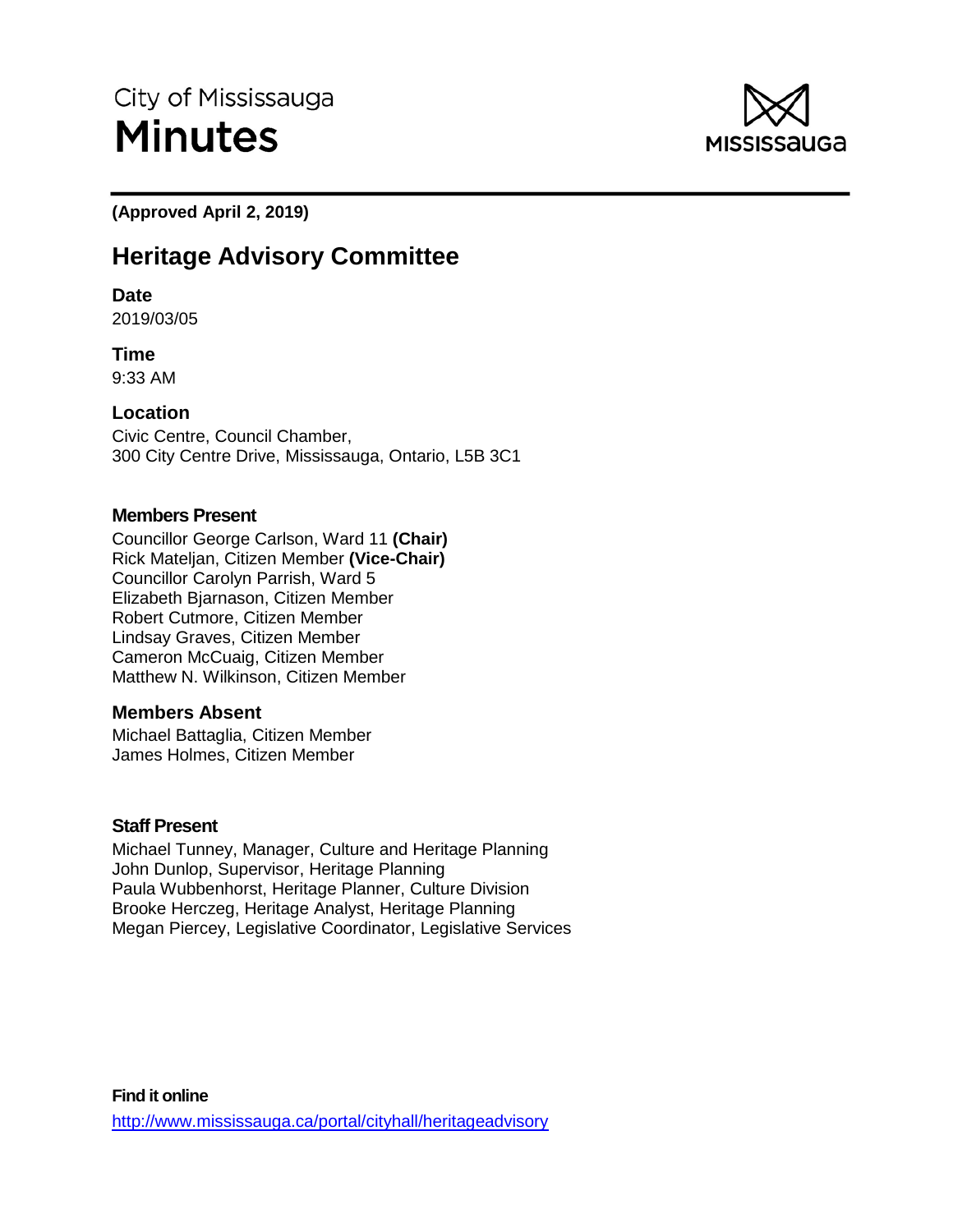1. CALL TO ORDER – 9:33 AM

# 2. APPROVAL OF AGENDA

Approved (R. Cutmore)

## 3. DECLARATION OF CONFLICT OF INTEREST - Nil

## 4. MINUTES OF PREVIOUS MEETING

4.1. Heritage Advisory Committee Minutes - February 5, 2019

Approved (M. Wilkinson)

5. DEPUTATIONS

#### 5.1. Rebecca Sciarra and Annie Veilleux from ASI, regarding an update to Phase 1 of the Cultural Heritage Landscape Project

Paula Wubbenhorst, Heritage Planner, noted that Rebecca Sciarra and Annie Veilleux from ASI would provide the update to Phase 1 of the Cultural Heritage Landscape project. Ms. Sciarra and Ms. Veilleux shared a PowerPoint presentation that provided an overview of the draft findings for Phase 1 of the Cultural Heritage Landscape project. They spoke to the scope of phase 1 and 2 of the project, the tools for protection of Cultural Heritage Landscapes (CHL), the evaluation methodology, the results and recommended strategies.

Members of the Committee engaged in discussion regarding the current CHLs of focus and what CHLs could be added to the project. Ms. Sciarra and Ms. Veilleux responded to an inquiry regarding the organization of the project. They noted that the significant CHLs would be prioritized over the areas of interest and that CHLs with the most need and support would likely be easiest to implement. Members of the Committee expressed their support for the project and Ms. Wubbenhorst noted that the presentation would be available online.

## RECOMMENDATION

#### HAC-0017-2019

That the deputation by Rebecca Sciarra and Annie Veilleux from ASI, regarding an update to Phase 1 of the Cultural Heritage Landscape Project be received for information.

Received (Councillor Parrish)

6. PUBLIC QUESTION PERIOD - Nil

No members of the public requested to speak.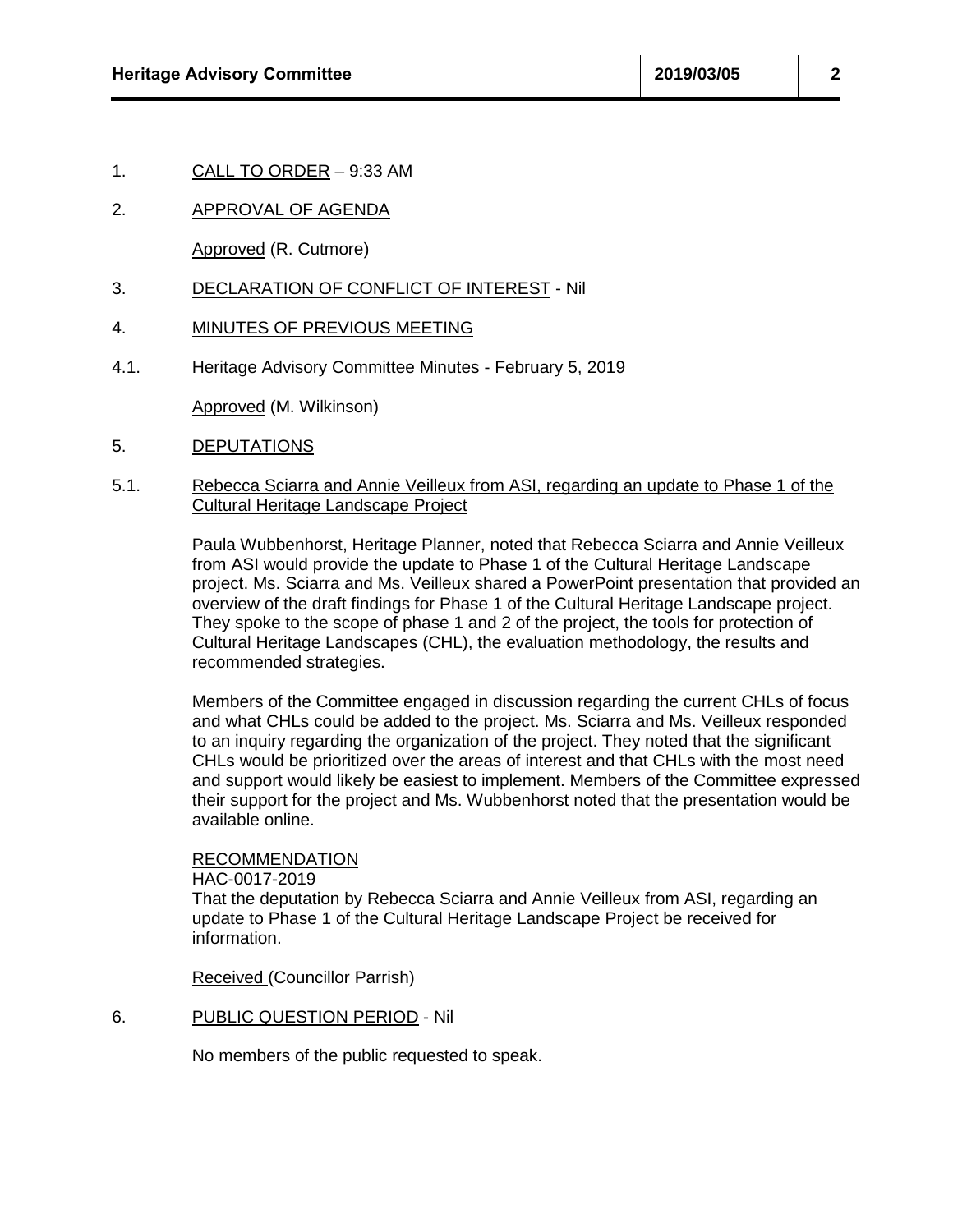# 7. MATTERS CONSIDERED

#### 7.1. Request to Demolish a Heritage Listed Property: 26 Ann Street (Ward 1)

Robert Cutmore, Citizen Member, spoke to the intensification in this area and noted support for staffs' recommendation.

## RECOMMENDATION

#### HAC-0018-2019

That the property at 26 Ann Street, which is listed on the City's Heritage Register, is not worthy of heritage designation, and consequently, that the owner's request to demolish proceed through the applicable process, as per the Corporate Report from the Commissioner of Community Services dated February 19, 2019.

Approved (R. Cutmore)

#### 7.2. Request to Demolish Heritage Listed Properties: 869 Sangster Avenue (Ward 2)

Matthew Wilkinson, Citizen Member, requested that staff discuss with the owner the possibility of changing the façade to be more in line with the building's original style. Brooke Herczeg, Heritage Analyst, noted that she had been in contact with the owner regarding this concern and that she would reopen that discussion.

## RECOMMENDATION

HAC-0019-2019

That the property at 869 Sangster Avenue, which is listed on the City's Heritage Register, is not worthy of heritage designation, and consequently, that the owner's request to alter and demolish proceed through the applicable process, as per the Corporate Report from the Commissioner of Community Services dated February 19, 2019.

Approved (M. Wilkinson)

# 8. INFORMATION ITEMS

## 8.1. New Heritage Designation Plaque Design

Members of the Committee engaged in discussion and noted that they did not support the new heritage designation plaque design. Councillor Parrish requested that the Memorandum be received and that staff be directed to investigate how they can keep the current plaque design while incorporating the City's rebranding. Tina Mackenzie, Manager, Creative Services, advised that she would investigate different options for the new heritage designation plaque design.